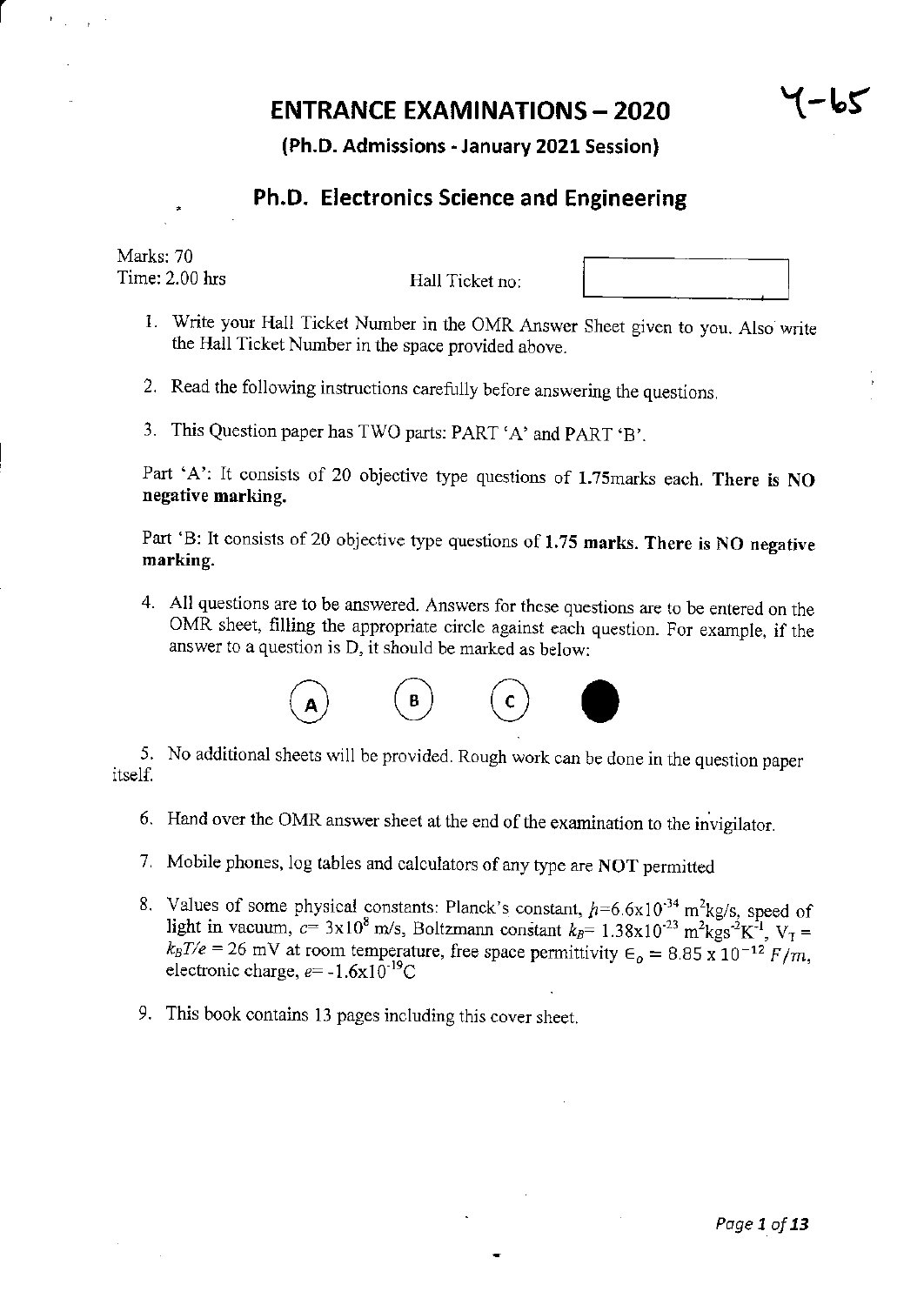## PART – A

- 1. The mileage of a car decreased by 10% in a week. The driver checked the pressure of the four tyres and found that the tyre pressue had decreased by 10%. The inference drawn based on the given facts is: "Decrease in tyre pressure leads to decrease in mileage", then
	- A. The inference is "definitely true" i.e., it follows from the statement of facts given.
	- B. The inference is "probably true" i.e., it may follow ftom the statement of facts given.
	- C. The data is inadequate to draw any inference i.e., from the facts given, one cannot say whether the inference is likely to be true or false.
	- D. The inference is "definitely false" i.e., it cannot be drawn from the facts given or it contradicts the given facts.

2. Consider the statements: (1) the resistance of a conducting element is directly proportional to its length, at a given temperatue. (2) The resistance increases linearly with increase in temperatue. From the given statements, the following conclusions are drawn

- I. These facts can be used to design a temperature sensor<br>II. These facts can be used to design a length sensor<br>III. These facts can be used to design a voltage sensor
- 
- These facts can be used to design a voltage sensor

Which of the following options is correct based on the given statements

- A. conclusions I and lI follow
- B. only conclusion II follows
- C. only conclusion I follows
- D. conclusions I and III follow

.

3. Consider the following statement: To enhance your skills in carrying out experiments you have to conduct a large number of experiments. From the given statement, following conclusions are dravm:

- I. If you do not conduct experiments, you cannot have experimental skills.
- II. A skilled experimentalist has carried out a large number of experiments.
- III. Enhancement of experimental skills is not necessary

Which of the following options is correct based on the given statements

- A. only conclusion I follows
- B. only conclusion II follows
- C. both conclusion I and conclusion II follow
- D. only conciusion III follows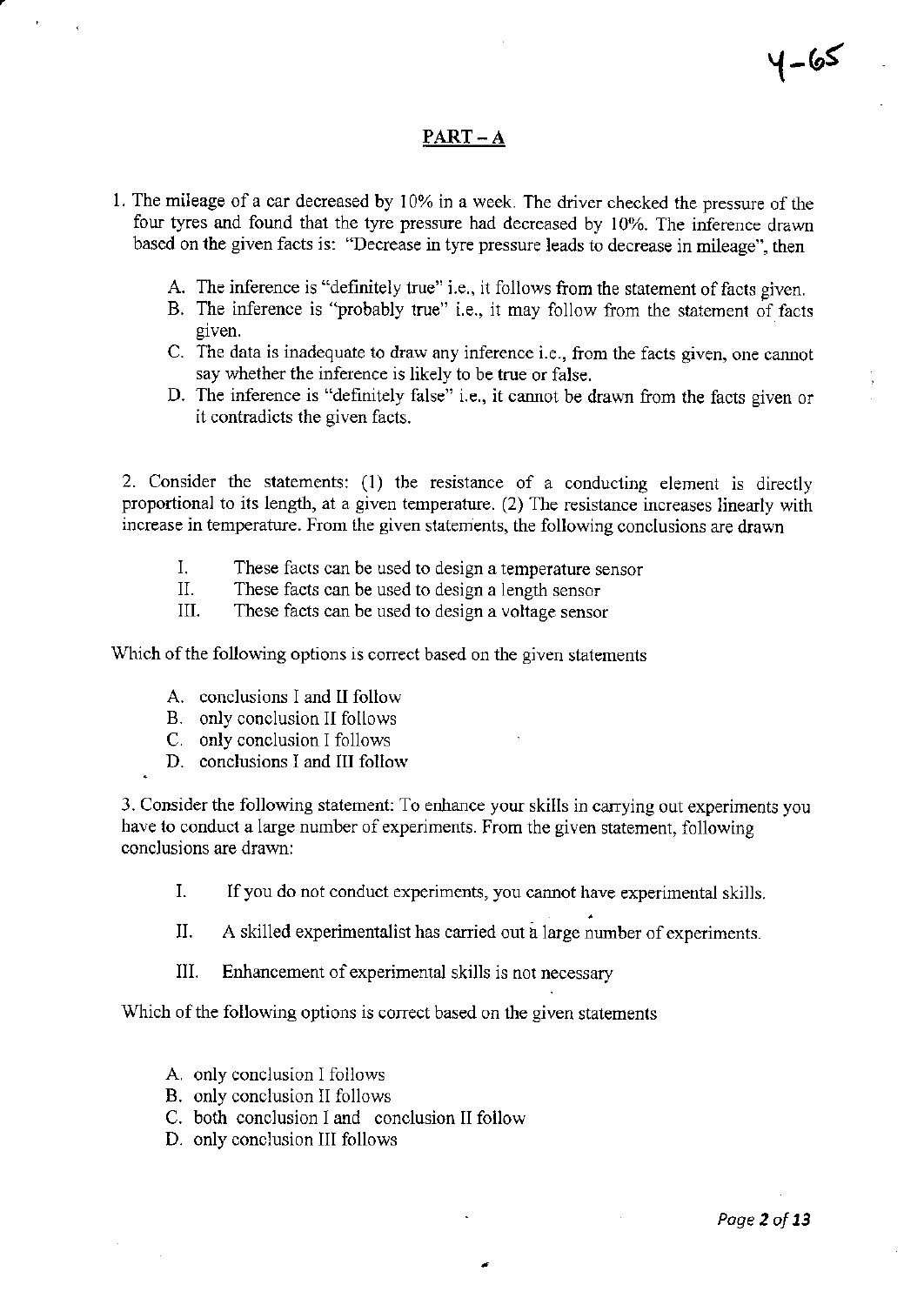4. An experiment is expected to yield a linear dependence between two measured parameters. The first time you carry out the experiment and you plot the data between the measured parameters, you found that the straight line is observed only if you delete two of the ten measured data points. Then these options are given to you as course of  $action(s)$ :

- I) Find the source of error, eliminate it and repeat the experiment.
- II) Repeat the experiment a statistically significant number of times and fit a straight line to the data points.
- IID Discard the two data points that are not falling on the line and consider the remaining eight data points for the analysis.

Identify the course of action that is/are logically worth pursuing

- A. Option I only.
- B. Option lI only.
- C. Option III only.
- D. Options I and IL

5. A meeting of four employees out of seven  $(A, B, C, D, E, F, \text{ and } G)$ , has to be arranged with the conditions below:

- Either  $B$  or  $C$  must be present, but both  $B$  and  $C$  cannot be present.
- Either  $F$  or  $G$  must be present, but both  $F$  and  $G$  cannot be present.
- $F$  cannot be present unless  $D$  is present.
- $\Lambda$  cannot be present unless  $C$  is present.

If it is known that  $G$  is not present on the day of the meeting, how many different groups of four employees can be made, following the above criteria?

- A. One
- B. Two
- C. Three
- D. Four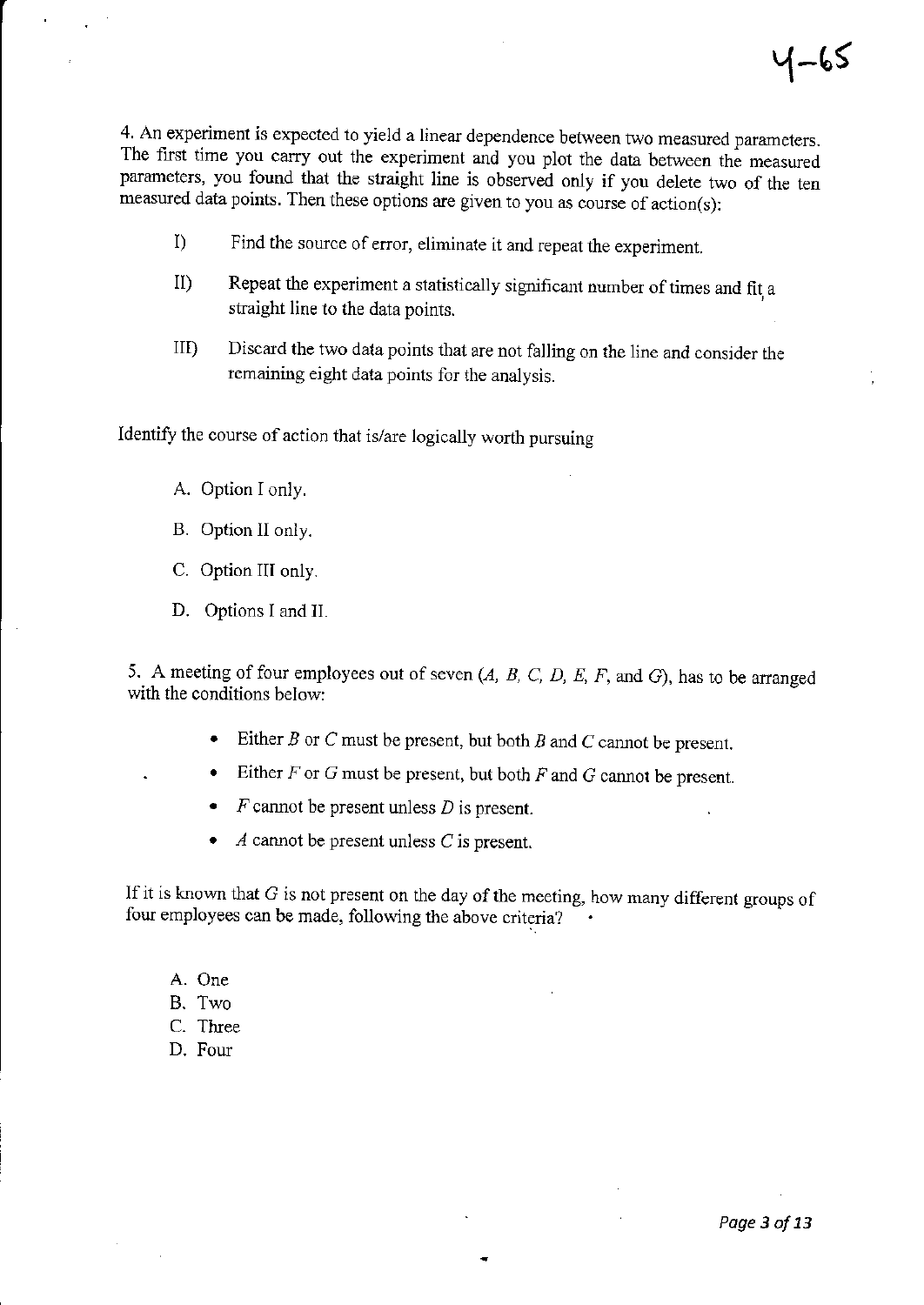6. A simple pendulum of length  $l$  makes  $n$  beats in time  $t$ . If there is no change in the acceleration due to gravity g, then the change in the number of beats when the iength of pendulum is increased by d/ is

- A.  $n(d|l)$ B.  $n\frac{dl}{2}$ C.  $-(n/2)(dl/l)$ D.  $-n(d|l)$
- 7. A 2 W, 50  $\Omega$  resistor is connected in series with a 1W, 400  $\Omega$  resistor. The maximum dc voltage that can be applied continuously to the series circuit without exceeding the upper limit of power of either of the two resistors is
	- A. 22.5 V B. 45V c. 150 v D. 450 V

8. If an oscilloscope displays a straight line inclined at  $45^{\circ}$  to the X-axis and its Y-inputs are sine waves of frequency f, then the X-inputs will be sine wave of ftequency

- A.  $f$  and  $45^\circ$  phase shift with the Y-inputs
- B. 2f and  $45^{\circ}$  phase shift with the Y-inputs
- C. 2f and  $0^{\circ}$  phase shift with the Y-inputs
- D. f and  $0^{\circ}$  phase shift with the Y-inputs

9. Consider the equation

$$
R = \frac{1}{AV + D}
$$

where R and V are two physically measurable parameters. The values of A and D can be found by plotting a graph of

- A.  $1/R$  on the y-axis and V on the x-axis with A being the slope and D being the yintercept
- B. R on the y-axis and V on the x-axis with A being the slope and D being the yintercept
- C.  $1/R$  on the x-axis and V on the y-axis with A being the slope and D being the yintercept
- D.  $1/R$  on the y-axis and V on the x-axis with D being the slope and A being the yintercept.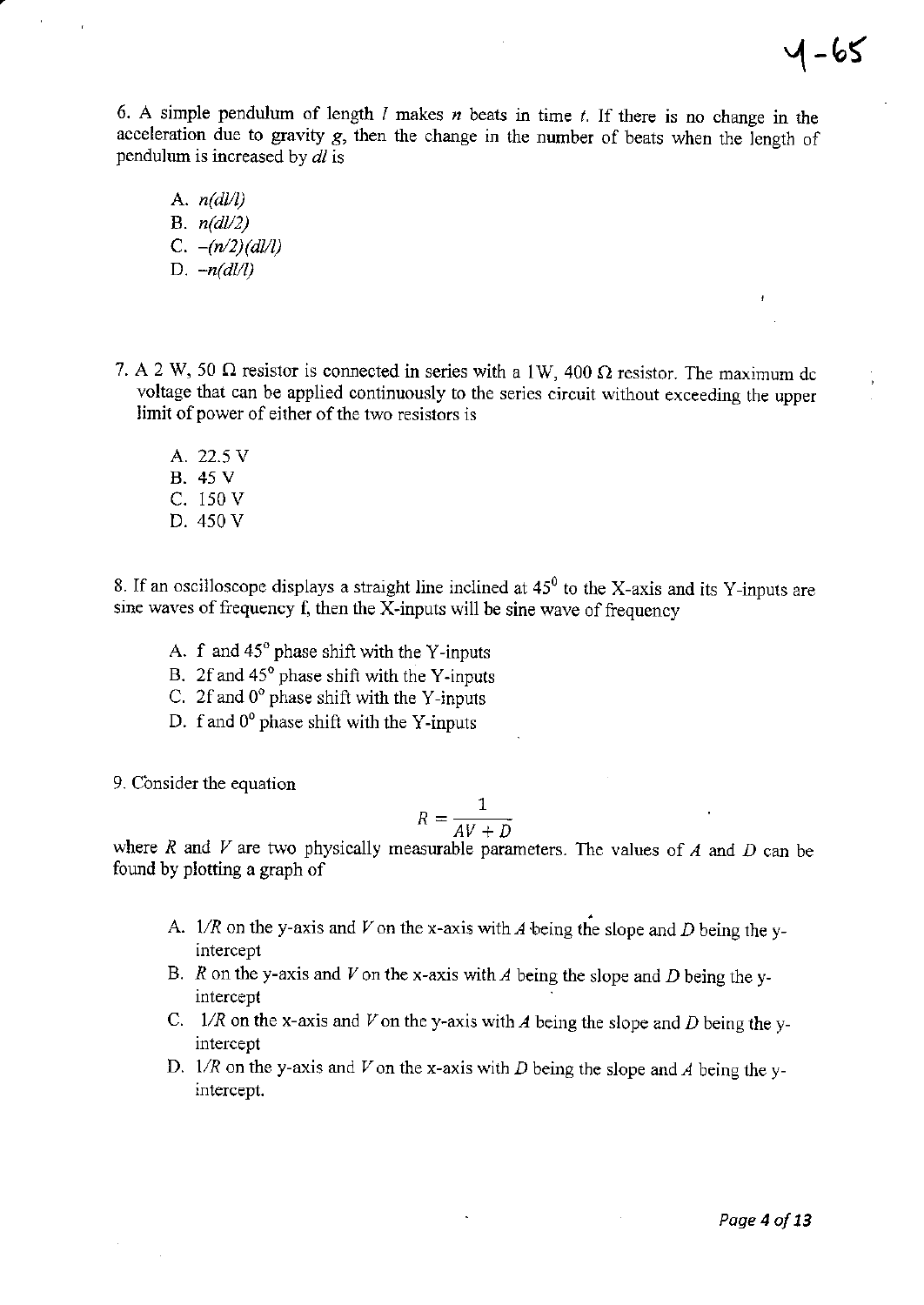10. The initial temperature of a liquid is recorded as  $(24.5 \pm 0.3)$  °C and on heating its final temperature is recorded as  $(52.7 \pm 0.4)$  °C. The uncertainty in measuring the increase in temperature is

A.  $\pm 0.1$  °C  $B. \pm 0.5 \degree C$  $C. \pm 0.7 \degree C$ D.  $\pm 0.4$  °C

11. The iterative formula for finding the square root of 2 using the Newtorr Raphson method is (*n* is the iteration number and  $x_n$  is the value of the function after  $n^{th}$  iteration)

A.  $[x_n + 2/x_n]/2$ B.  $[x_{n} + 2/x_{n}]$ C.  $[x_n^2 + 2/x_n]/2$ D.  $[x_n^2+2x_n]$ 

12. Let  $x = \sqrt{-1}$  then  $x^x$  is

A. -1 B.  $\sqrt{-1}$ C.  $e^{\pi/2}$ D.  $e^{-\pi/2}$ 

13. It takes 50 seconds for the lift in a building to arrive at the ground floor from the top floor. It is assumed that the probability of the lift arriving at the ground floor between  $0$  and 50.seconds after the button is pressed is uniform. The probability that the lift arives at the ground floor in less than 20 seconds after the button is pressed, is

A. 2/5 B. 1/5<br>C. 1 D. t/20

14. Which of the following statements is true?

A. Thevenin's theorem is not applicable to RLC circuits with one or more independent or dependent voltage and current sources.

÷,

- B. Thevenin's theorem is not applicable to circuits with unilateral elements.
- C. Norton's theorem is applicable only to networks with unilateral elements.
- D. Norton's theorem is applicable only to circuits with non-linear elements.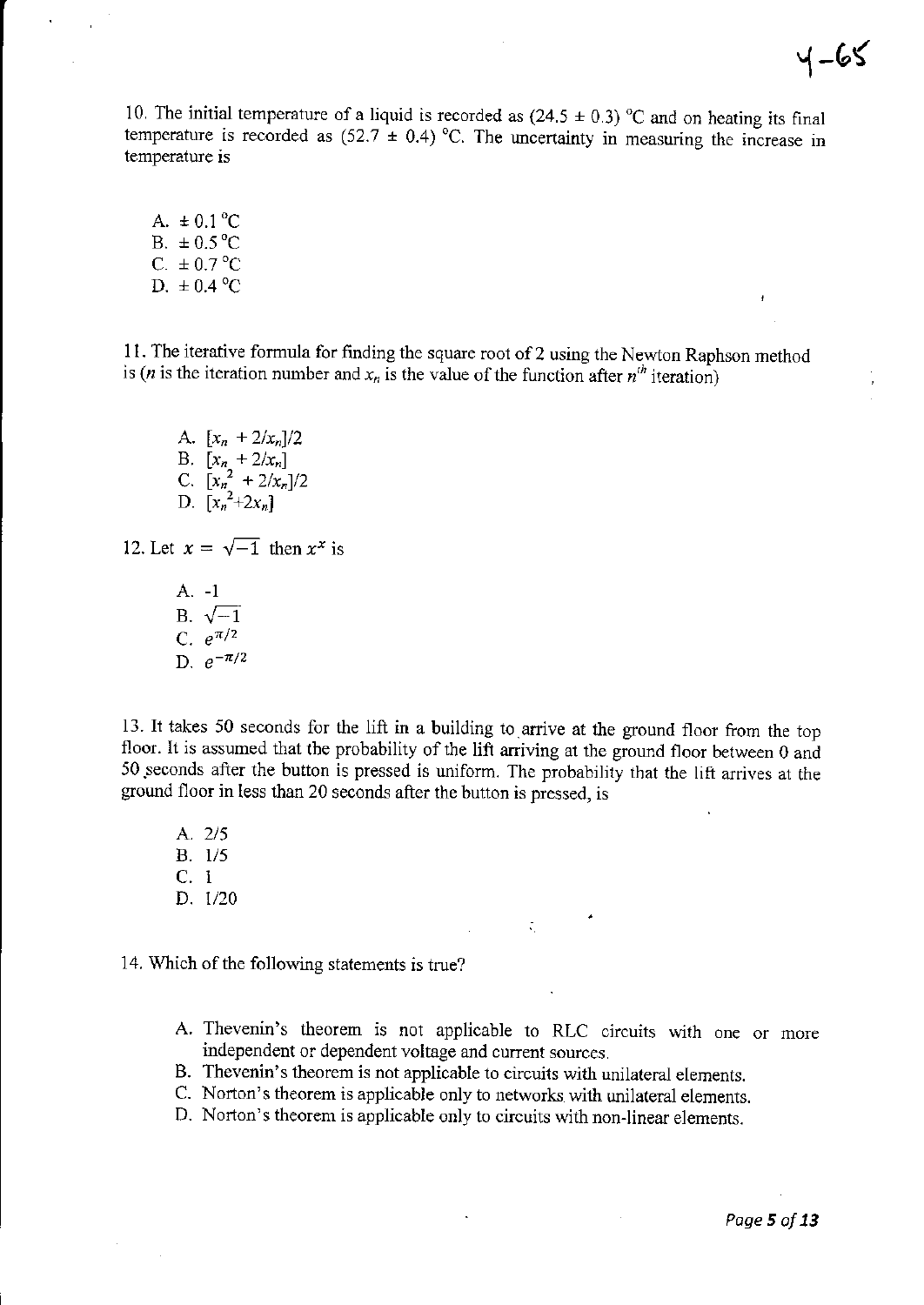$Y - 65$ 

15. In a "230 V, 3 phase" electric outlet, the phase bet\reen voltages at the different output leads and the peak voltage at each lead with respect to the neutral line are respectively

A. 60",230 V B. 120",230 V C.  $60^{\circ}$ , 300 V D. 120°, 324 V

16. Number of "8 x 4" RAM ICs required for constructing a "24 x 8" RAM are

A. 2 B.4 c.6 D.8

17. In an experiment, a semiconductor sample is to be electrochemically etched at a constant current. The resistivity of the sample varies during the etching process. Then which of the following is the most appropriate configuration to conduct this experiment?







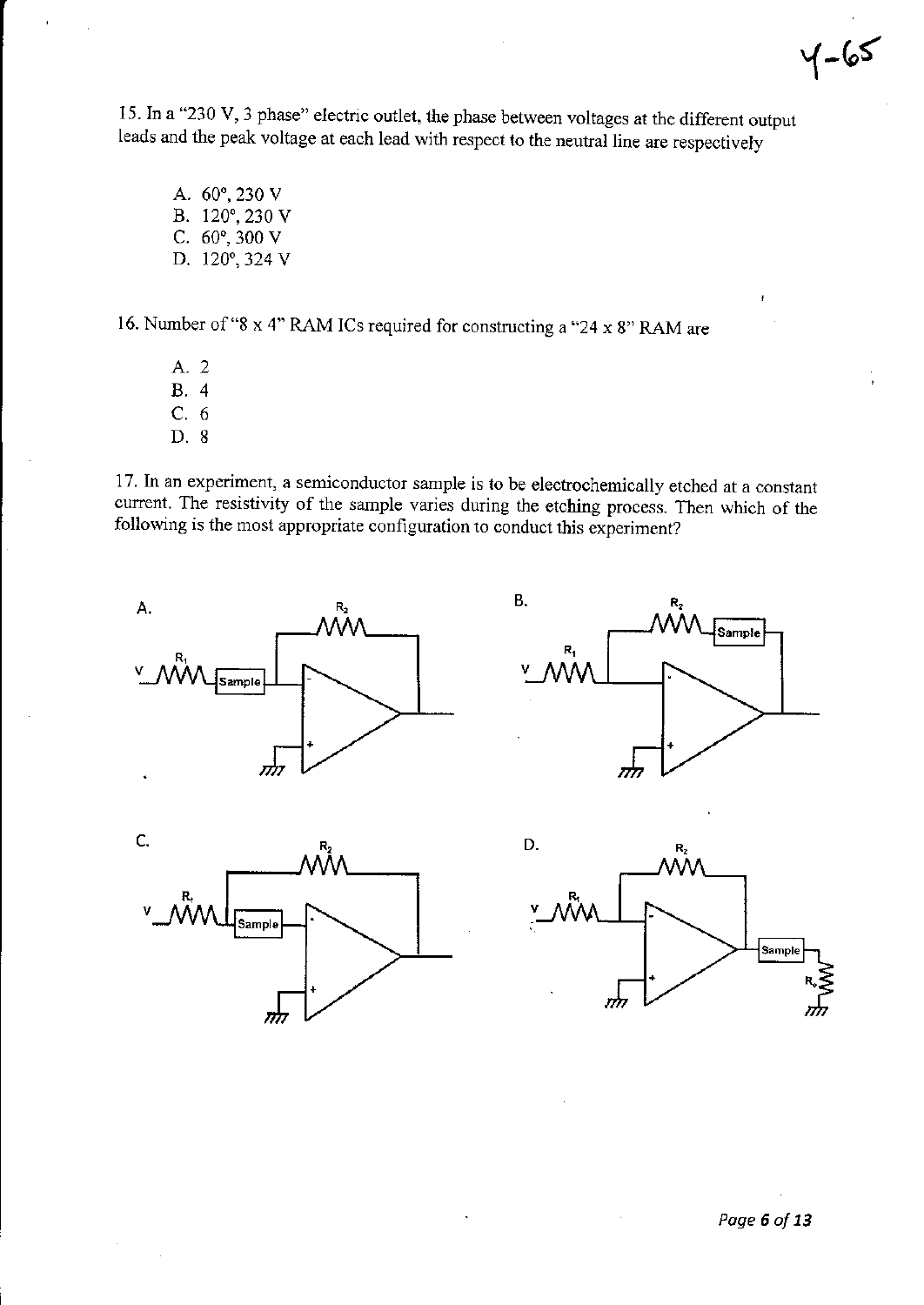18. The electric field strength at a distant point,  $P$ , due to the point charge,  $+q$ , located at the origin is 100  $\mu$ V/m. If the point charge is now enclosed by a perfectly conducting metal sphere whose centre is at the origin, then the electric field strength at point  $P$  outside the sphere becomes

A. Zero B. 100 μV/m C. -100 μV/m D. 50 μV/m

19. ln the circuit shown below, the silicon p-n-p transistor has a conunon emitter current gain of 50. If the emitter collector voltage ( $V_{EC}$ ) is 2V then the value of the base resistor  $R_B$  is approximately



A.  $30 \text{ k}\Omega$ B.  $60 \text{ k}\Omega$ C.  $90 k\Omega$ D.  $120 k$ 

20. An electromagnetic wave propagating through a lossless transmission line of characteristic impedance  $Z_o \Omega$  which is coupled to a load of impedance  $+jZ_o \Omega$ . Then the wave will be

- A. dissipated in the load without any reflection.
- B. reflected back to the line with a phase change of 90°
- C. reflected back to the line with a phase change of 180"
- D. propagated as if there is no termination.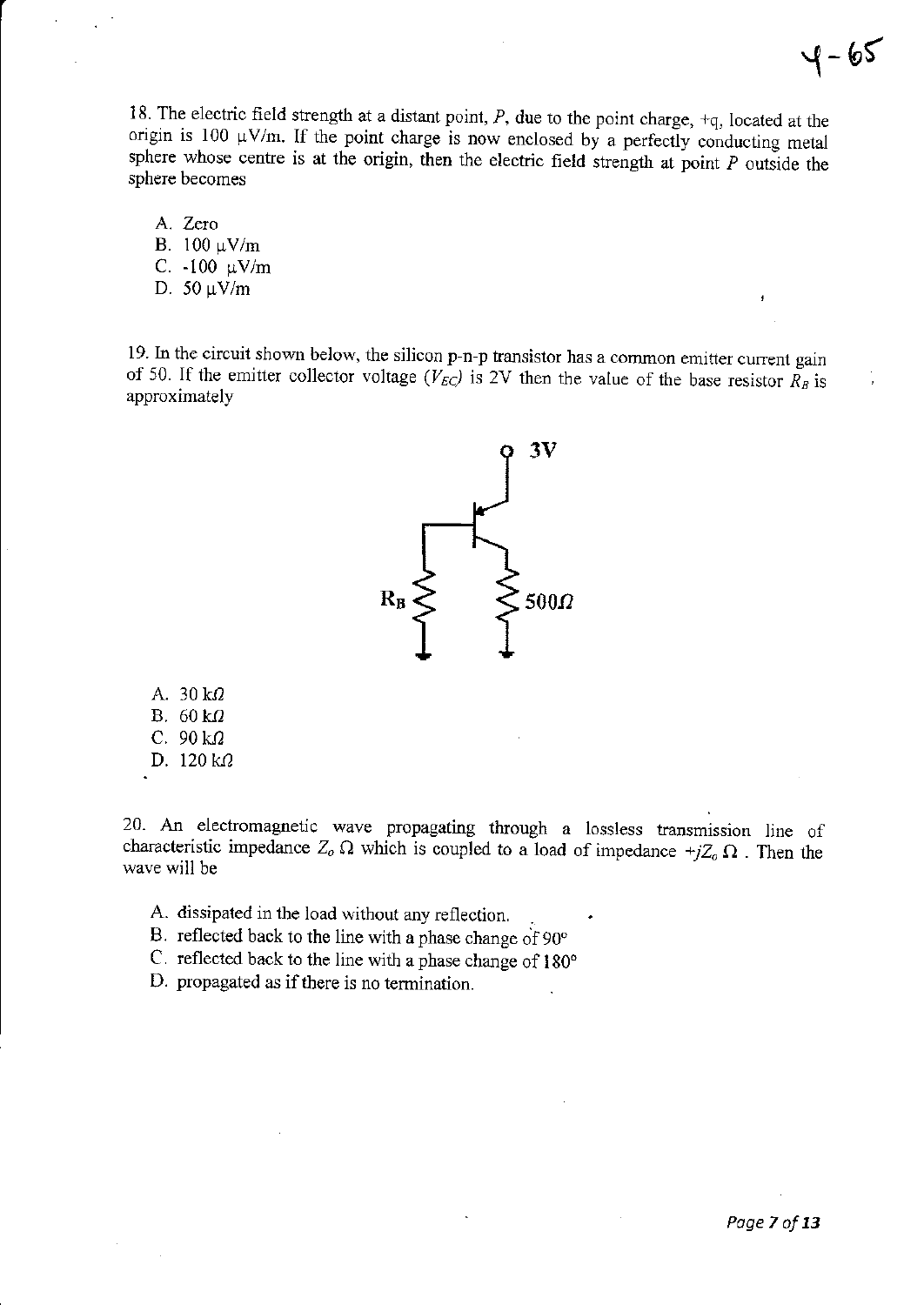$4 - 65$ 

ł

# **PART B**

21. If the matrix A=  $\begin{bmatrix} 2 & 3 & -1 \\ 4 & 6 & x \\ 0 & 3 & 4 \end{bmatrix}$  is a singular matrix, then the value of x is: A. 2  $B. -2$  $C. -14$ 

D. 14

22. The series  $\sum_{n=0}^{\infty} (-1)^n \frac{x^{2n}4^n}{(2n)!}$  is a Maclaurin series for the following function

A.  $cos(x)$ B.  $cos(2x)$ C.  $sin(x)$ D.  $sin(2x)$ 

23. 
$$
\int_0^\infty x^{3/2} e^{-x} dx =
$$
  
\nA. 0  
\nB.  $\frac{3}{2} \sqrt{\pi}$   
\nC.  $\frac{5}{2} \pi$   
\nD.  $\frac{3}{4} \sqrt{\pi}$ 

24. The Fourier series expansion of the function  $f(x) = x^2$ ,  $0 < x < 2\pi$  with the period  $2\pi$  is

 $\zeta$ 

A. 
$$
\frac{4\pi^2}{3} + \sum_{n=1}^{\infty} \left( \frac{4}{n^2} \cos nx - \frac{4\pi}{n} \sin nx \right)
$$
  
\nB. 
$$
\frac{8\pi^2}{3} + \sum_{n=1}^{\infty} \left( \frac{8}{n^2} \cos nx - \frac{8\pi}{n} \sin nx \right)
$$
  
\nC. 
$$
\frac{2\pi^2}{3} + \sum_{n=1}^{\infty} \left( \frac{2}{n^2} \cos nx + \frac{2\pi}{n} \sin nx \right)
$$
  
\nD. 
$$
\frac{4\pi^2}{3} + \sum_{n=1}^{\infty} \left( \frac{4}{n^2} \cos nx + \frac{4\pi}{n} \sin nx \right)
$$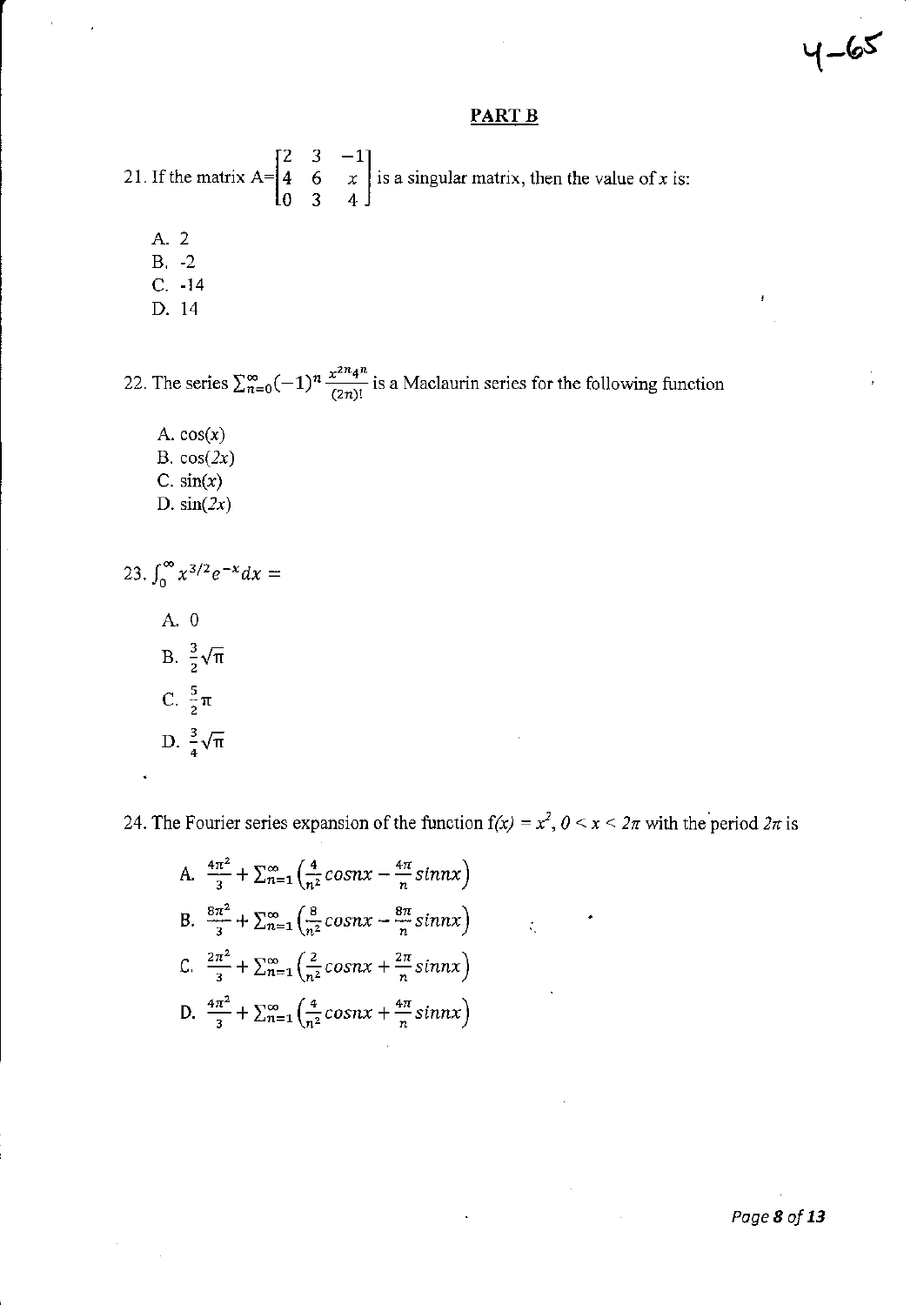A.  $D_{n1} = D_{n2}$ B.  $D_{n1} = 2D_{n2}$ C.  $D_{n1} = 0.5D_{n2}$ D.  $D_{n1} = \sqrt{2} D_{n2}$ 

26. The current – voltage (I-V) characteristics of an electronic device is given by

$$
l = k_1 \left[ V - k_2 (V + k_3)^{\frac{3}{2}} \right]
$$

where  $k_1$ ,  $k_2$  and  $k_3$  are constants. Then the voltage at which the current saturates is

A.  $[2/(3k_2)]^2$ -  $k_3$ B.  $[2V/(3k_2)]^2 - k_3$ <br>C.  $[2/(3k_2)]^{1/2} - k_3$ D.  $[2k_1/(3k_2)]^{3/2}$ -  $k_3$ 

27. In a p-n diode if the acceptor doping concentration on p-side is increased then the built in voltage of the diode will

A. remain same

B. decrease

- C. increase
- D. become zero

28. If X and Y are the inputs for the circuit shown in figure then the output  $Z =$ 

> A.  $X^*+Y^*$ B.  $X'Y+XY'$ C. Y' D. XY



- 29. If the thermal oxidation rates of the (100), (111) and (110) planes of a single crystal of Si are  $R(100)$ ,  $R(111)$  and  $R(110)$  respectively, then which of the following is true?
	- A.  $R(100) > R(111) < R(110)$ B.  $R(100) < R(111) < R(110)$ C. R(100) < R(111) > R(110)
	- D.  $R(100) = R(111) = R(110)$

 $-65$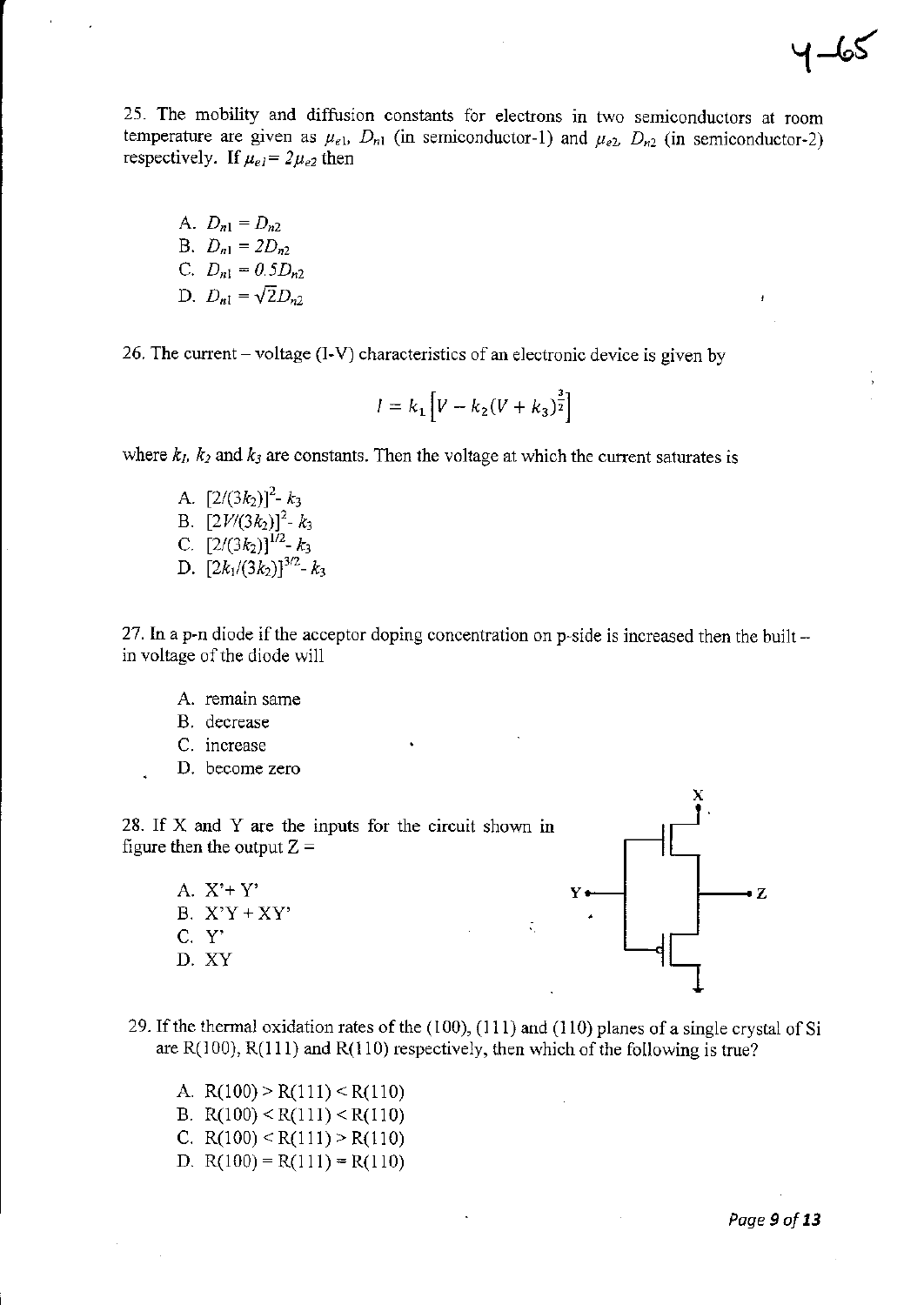- 
- 30. A depletion type n-channel MOSFET is biased in its linear region for use as a voltage controlled resistor. Assume that the threshold voltage  $V_{TH} = 0.5$  V, Gate to Source voltage  $V_{GS} = 2.0$  V, Drain to Source voltage  $V_{DS} = 5$  V, the ratio of channel width to length  $W/L = 100$ , effective oxide capacitance  $C_{OX} = 10^{-8}$  F/cm<sup>2</sup> and the mobility of electrons in channel  $\mu_n = 800$  cm<sup>2</sup>/Vs. T controlled resistor is
	- A. 50  $\Omega$ B.  $500 \Omega$ C. 447 $\Omega$ D. 550  $\Omega$

31. In the JFET circuit shown in the figure, if the drain current is 4 mA then the gate to source voltage is





32. The input voltage to the Op-Amp circuit given below is  $V_i = 0.2 \sin(200 \times 10^3 t)$  V and the slew rate of the Op-Amp is 3.2 V/ $\mu$ s. The maximum frequency above which the output waveform gets distorted is approximately

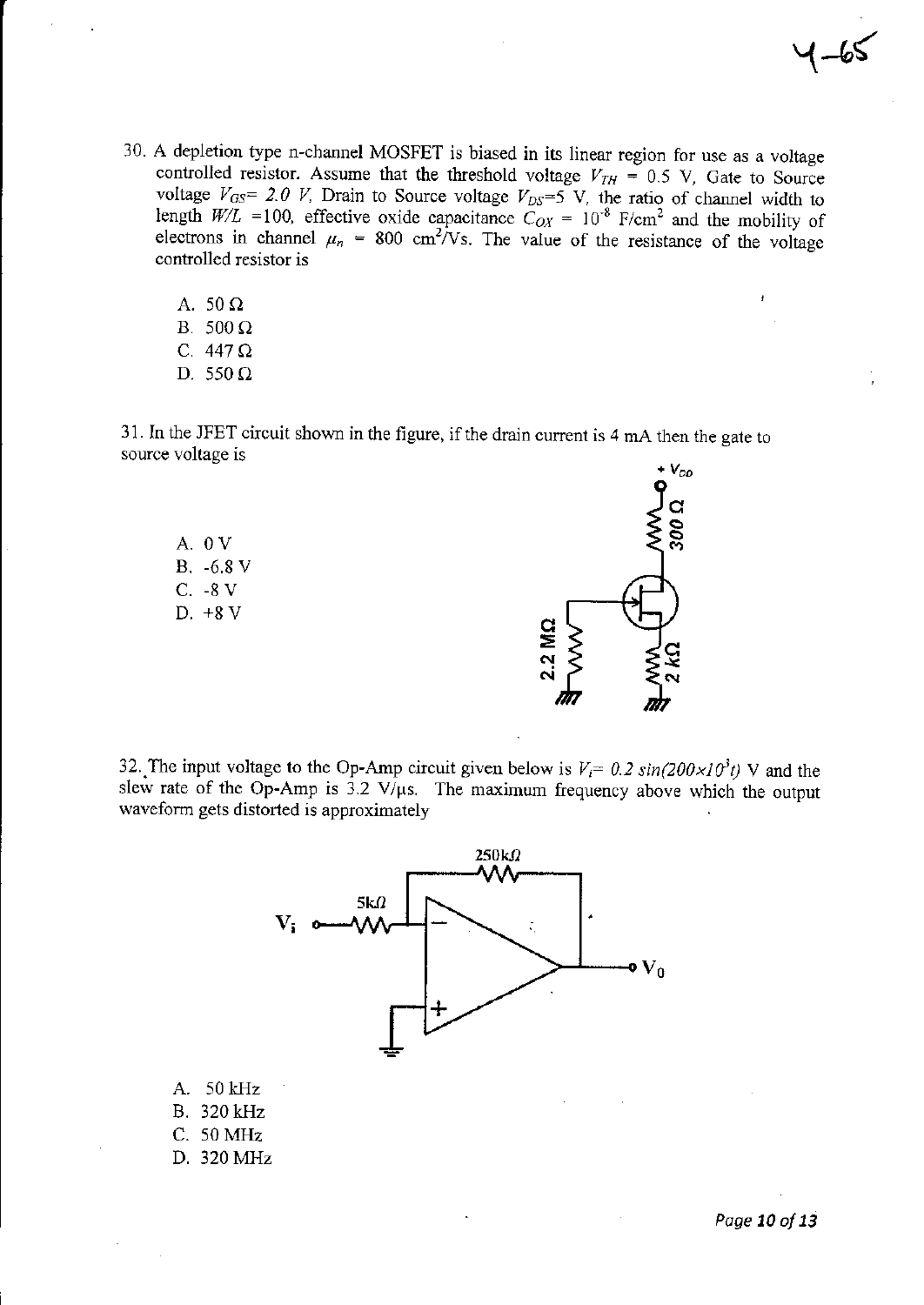33. If the value of the capacitance in the following circuit is doubled then the cut-off frequency

- A. will remain same
- B. will be doubled
- C. will be halved
- D. will be reduced by 4



34. The output voltage of the circuit given below is approximately



 $\zeta_i$ 

- 35. For the circuit shown below, the silicon hansistor operates in the
	- A. satwation region
	- B. cut offregion
	- C. active region
	- D. inverse active region

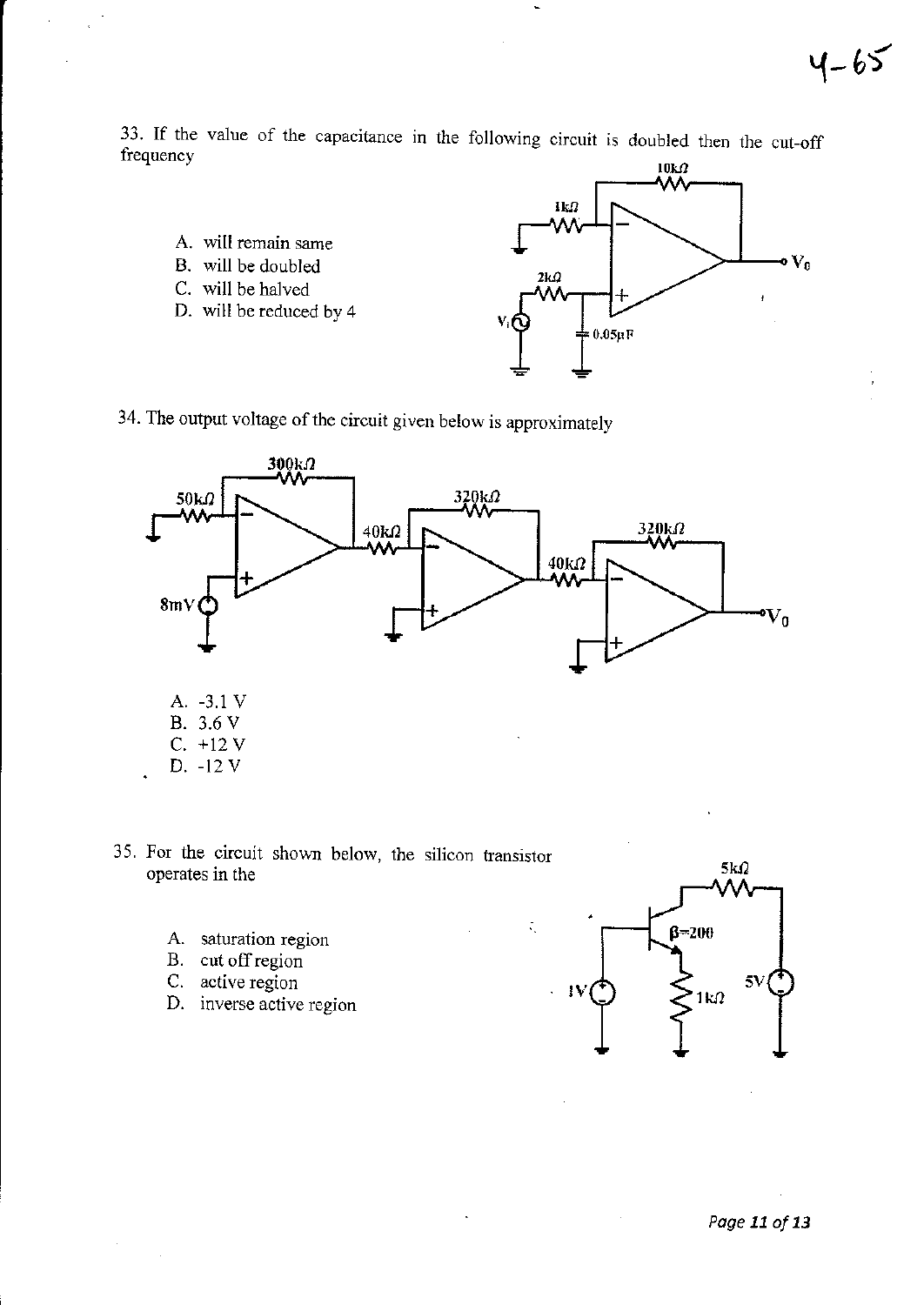36. A Boolean function (Y) is represented in the Karnaugh map as shown below. The complement of this function  $(Y')$  is

|                                   | v        | Q'R'<br>00 | Q'R<br>01 | QR | QR'<br>10 |  |
|-----------------------------------|----------|------------|-----------|----|-----------|--|
| A. $P' + Q'R'$<br>B. $P'Q + Q'R'$ | $P'_{0}$ |            | 0         |    |           |  |
| C. $PQ+Q'R$<br>D. $P'(Q'+R')$     | p        |            | 0         | 0  | 0         |  |

37. Two T-flip-flops (A, C) and a D flip-flop (B) are connected as shown below. All the flipflops were reset initially and the inputs as shown are applied. A square wave of frequency  $f$  is applied to the clock input of the flip-flop A. Then the output Y is



- A. a square wave of frequency  $f/2$ .
- B. a square wave of frequency  $f/4$ .
- C. always "one".
- D. always "zero".

38. Consider a 3 m long lossless air-filled transmission line as shown below. It has a characteristic impedance of 120 p $\Omega$  which is terminated by a short circuit, and is excited with a frequency of 37.5 MHz. The nature of the input impedance  $(Z_{in})$  is

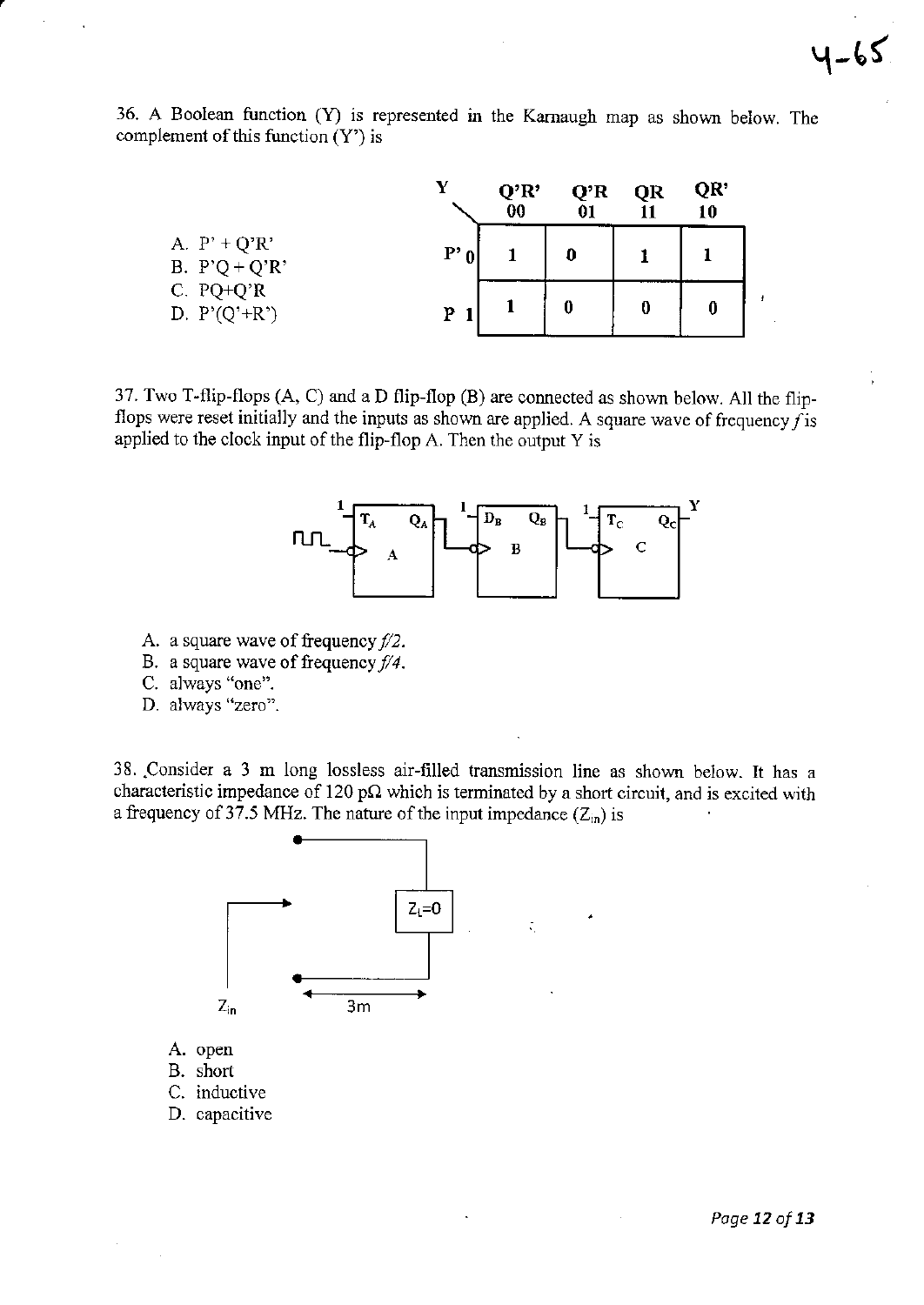39. A linear time-invariant system has an impulse response  $h(t) = \delta(t) - e^{-5t} \cdot u(t)$ , where  $\delta(t)$  and  $u(t)$  correspond to delta function and unit function respectively. Its frequency response  $H(\omega)$  is

A. 
$$
\frac{4+j\omega}{5+j\omega}
$$
  
B. 
$$
\frac{1}{5+j\omega}
$$
  
C. 
$$
\frac{6+j\omega}{5+j\omega}
$$
  
D. 
$$
\frac{4-j\omega}{5-j\omega}
$$

40. If the thickness of a piezoelectric crystal is doubled, keeping the applied pressure and voltage sensitivity constant, then the output voltage will be

 $\zeta$ 

- A. remain same
- B. halved
- C. increase by  $\sqrt{2}$  times
- D. doubled

 $4-65$ 

 $\epsilon$